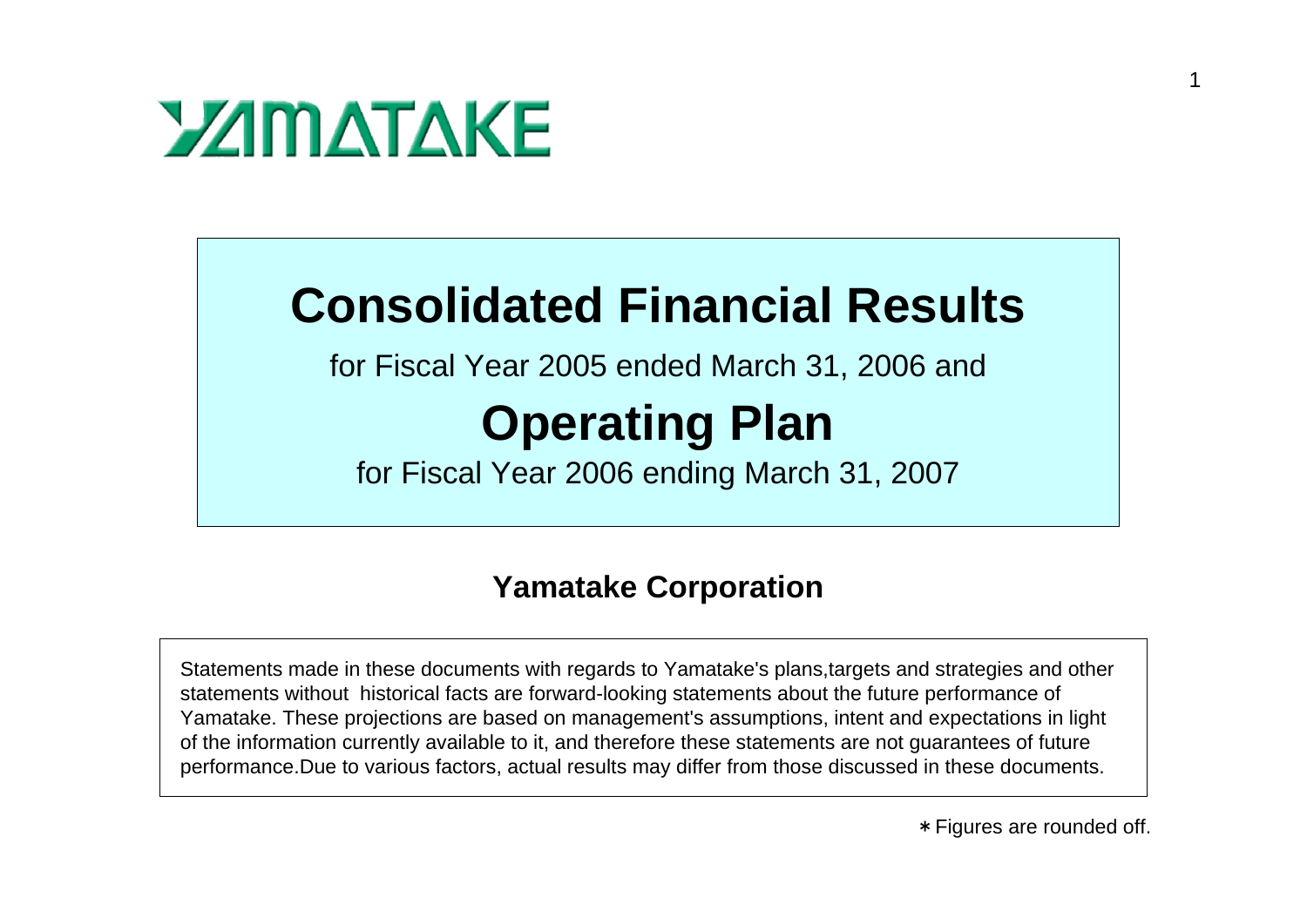# **YZIMATAKE**

#### **Operating Results for FY2005**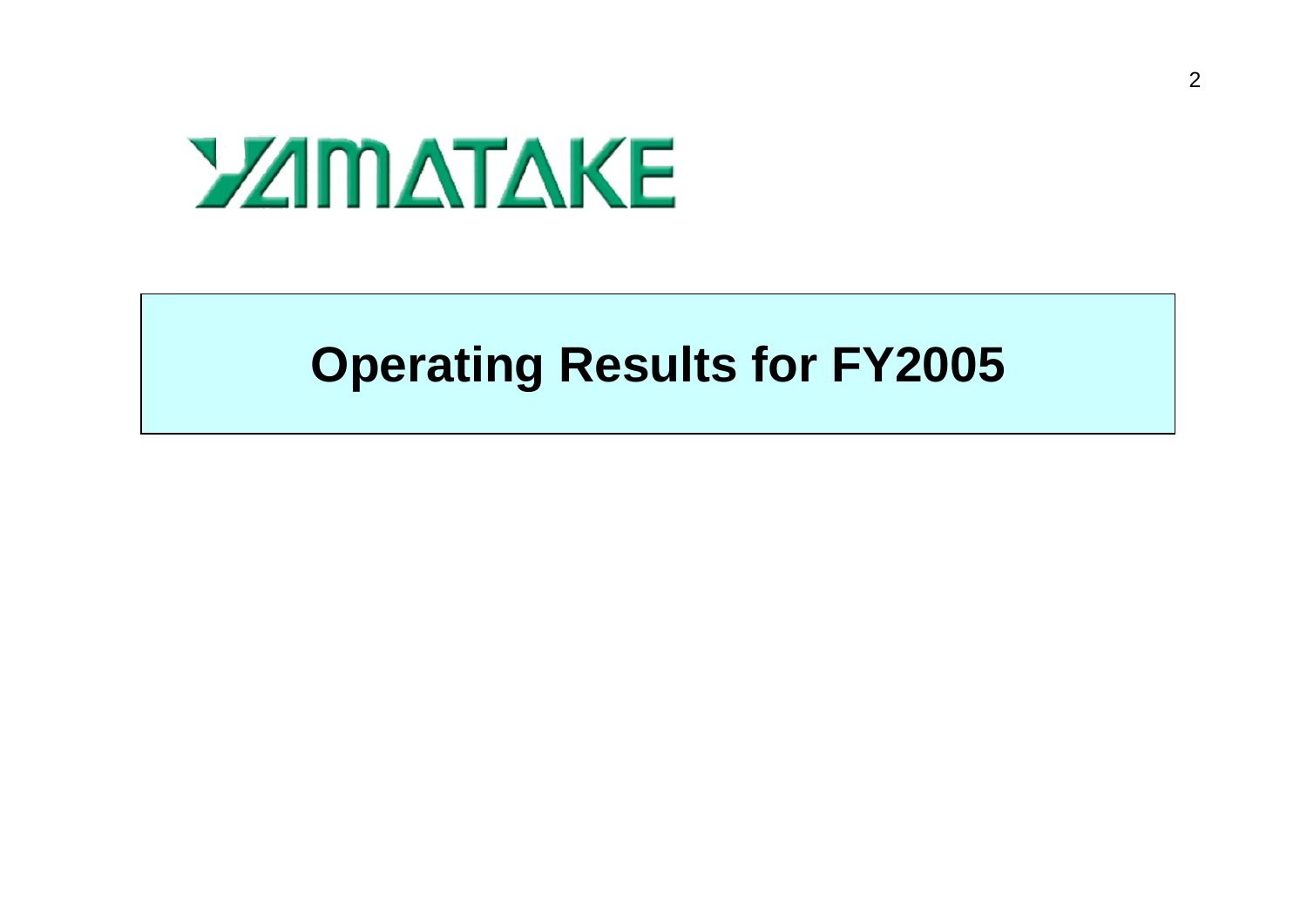## **Operating Results**

|                            |          |                 |                |         |                 |               |             | (Millions of yen)  |  |
|----------------------------|----------|-----------------|----------------|---------|-----------------|---------------|-------------|--------------------|--|
|                            |          | FY2004 (2005/3) |                |         | FY2005 (2006/3) |               |             | Comparison in year |  |
|                            | 1H       |                 | 2H Total year  | 1H      |                 | 2H Total year |             | $\frac{96}{6}$     |  |
| <b>Orders</b>              | 96,234   |                 | 80,473 176,707 | 105,311 | 89,984          | 195,295       | 18,588      | 10.5               |  |
| <b>Net Sales</b>           | 80,789   |                 | 99,974 180,763 | 84,534  | 103,787         | 188,321       | 7,558       | 4.2                |  |
| <b>Gross</b><br>profit     | 30,560   | 37,194          | 67,754         | 33,761  | 39,008          | 72,769        | 5,015       | 7.4                |  |
| $\frac{0}{0}$              | 37.8     | 37.2            | 37.5           | 39.9    | 37.6            | 38.6          |             |                    |  |
| Op. income                 | 1,650    | 7,702           | 9,353          | 4,058   | 9,457           | 13,515        | 4,162       | 44.5               |  |
| $\frac{0}{0}$              | 2.0      | 7.7             | $5.2$          | 4.8     | 9.1             | 7.2           |             |                    |  |
| <b>Recurring</b><br>income | 1,831    | 7,664           | 9,495          | 4,294   | 9,644           | 13,938        | 4,443       | 46.8               |  |
| Net income                 | (1, 260) | 4,968           | 3,708          | 3,877   | 5,918           | 9,795         | 6,087 164.2 |                    |  |
| <b>Total assets</b>        |          |                 | 172,586        |         |                 | 217,882       | 45,296      | 26.2               |  |
| Shareholders'<br>equity    |          |                 | 99,848         |         |                 | 110,859       | 11,011      | 11.0               |  |
| <b>Order backlog</b>       |          |                 | 49,990         |         |                 | 56,965        | 6,975       | 14.0               |  |

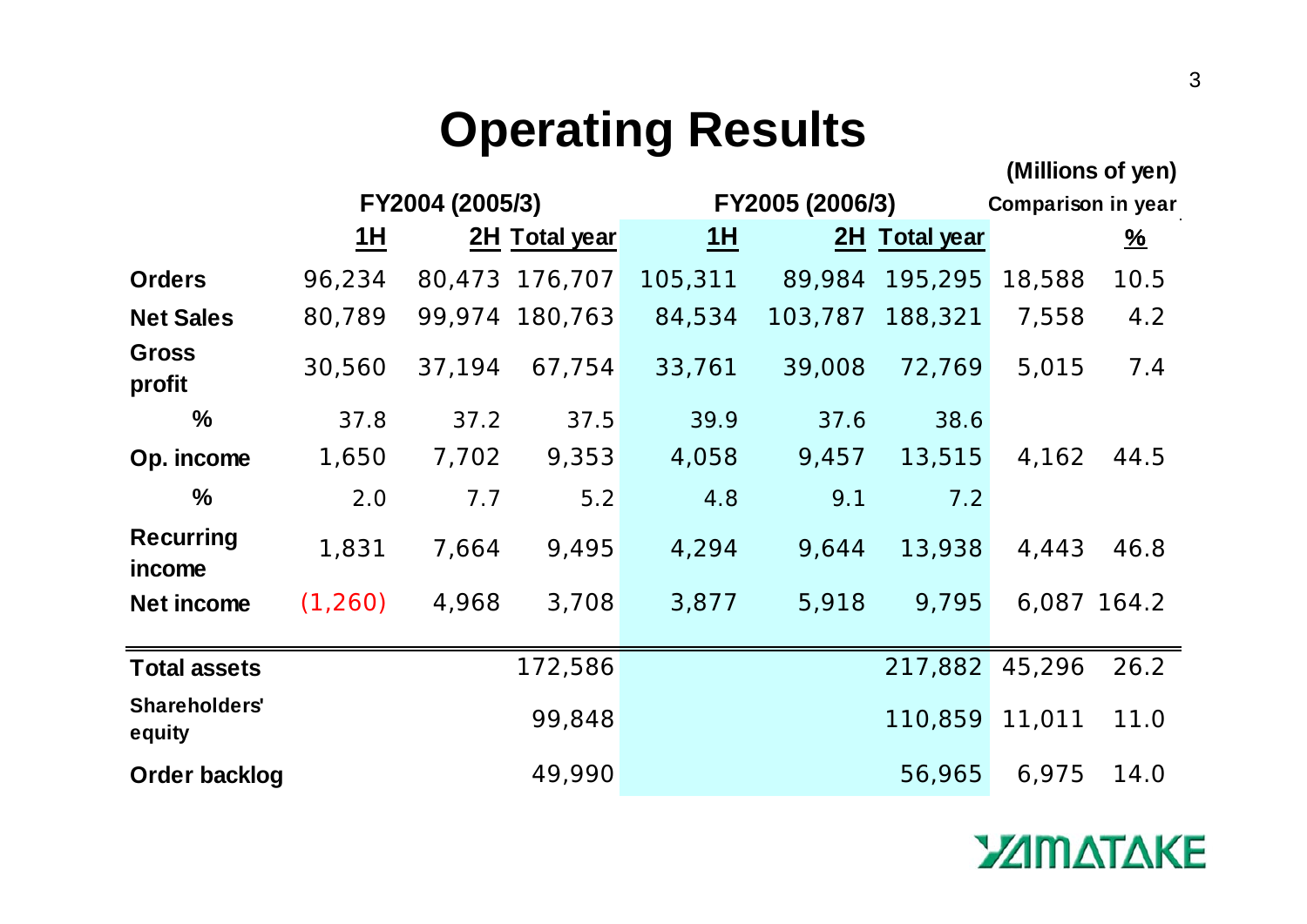# **Change in Operating Income**

**Unit: Hundred millions of yen**





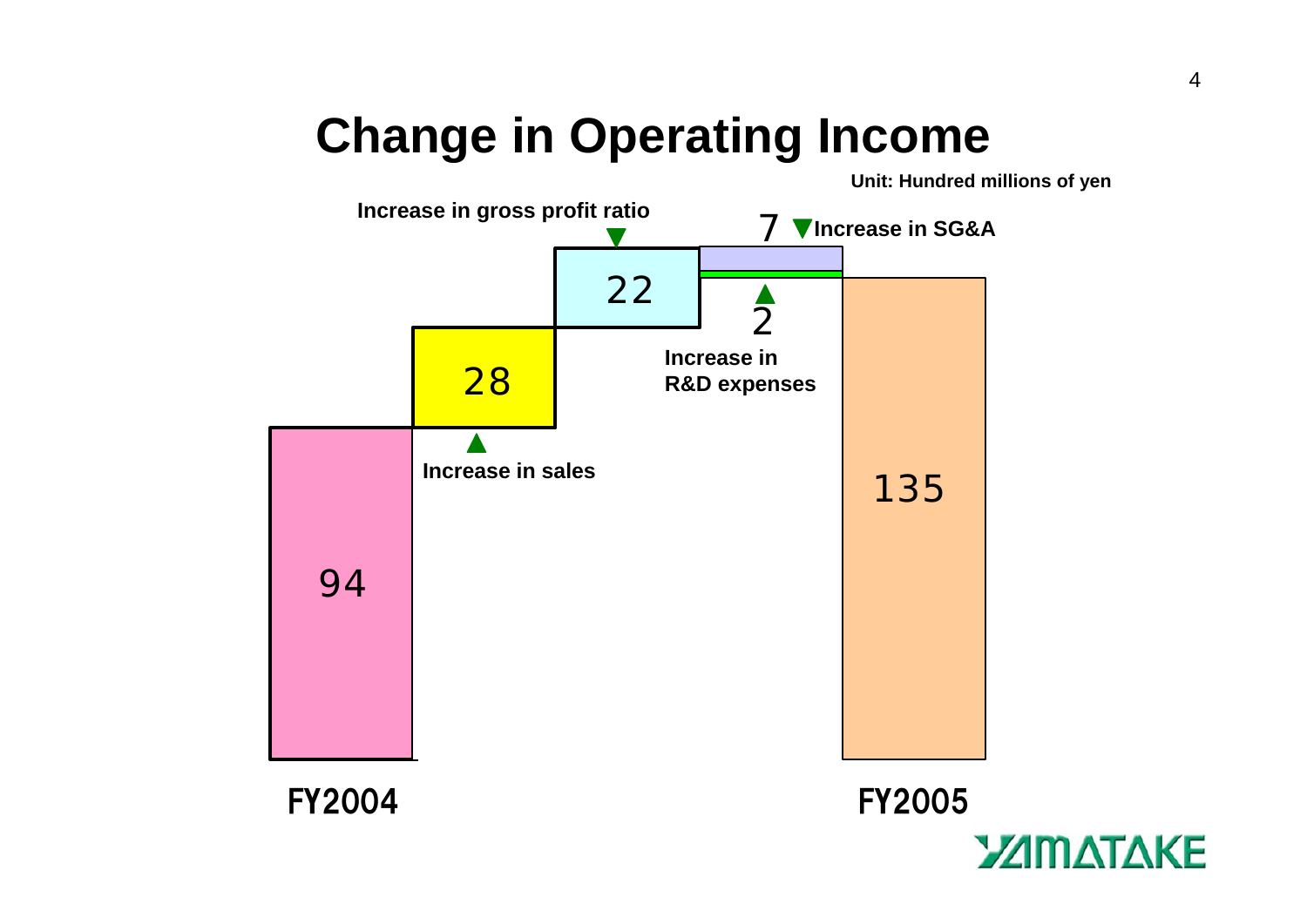#### **Non-operating Income & Expenses**

|                                                        |               |               | (Millions of yen) |          |  |  |
|--------------------------------------------------------|---------------|---------------|-------------------|----------|--|--|
|                                                        | <b>FY2004</b> | <b>FY2005</b> | Dif.              | % Change |  |  |
| <b>Operating income</b>                                | 9,353         | 13,515        | 4,162             | 44.5     |  |  |
| Non-op. income                                         | 475           | 623           | 148               | 31.2     |  |  |
| Non-op. expenses                                       | 332           | 199           | (133)             | (40.1)   |  |  |
| <b>Reccuring income</b>                                | 9,496         | 13,939        | 4,443             | 46.8     |  |  |
| Extra. gain                                            | 105           | 3,262         | 3,157             | 3006.7   |  |  |
| <b>Extra, loss</b>                                     | 3,832         | 1,550         | (2, 282)          | (59.6)   |  |  |
| Income before<br>income taxes and<br>minority interest | 5,769         | 15,651        | 9,882             | 171.3    |  |  |
| Income taxes and<br>minority interest                  | 2,060         | 5,856         | 3,796             | 184.3    |  |  |
| <b>Net income</b>                                      | 3,709         | 9,795         | 6,086             | 164.1    |  |  |

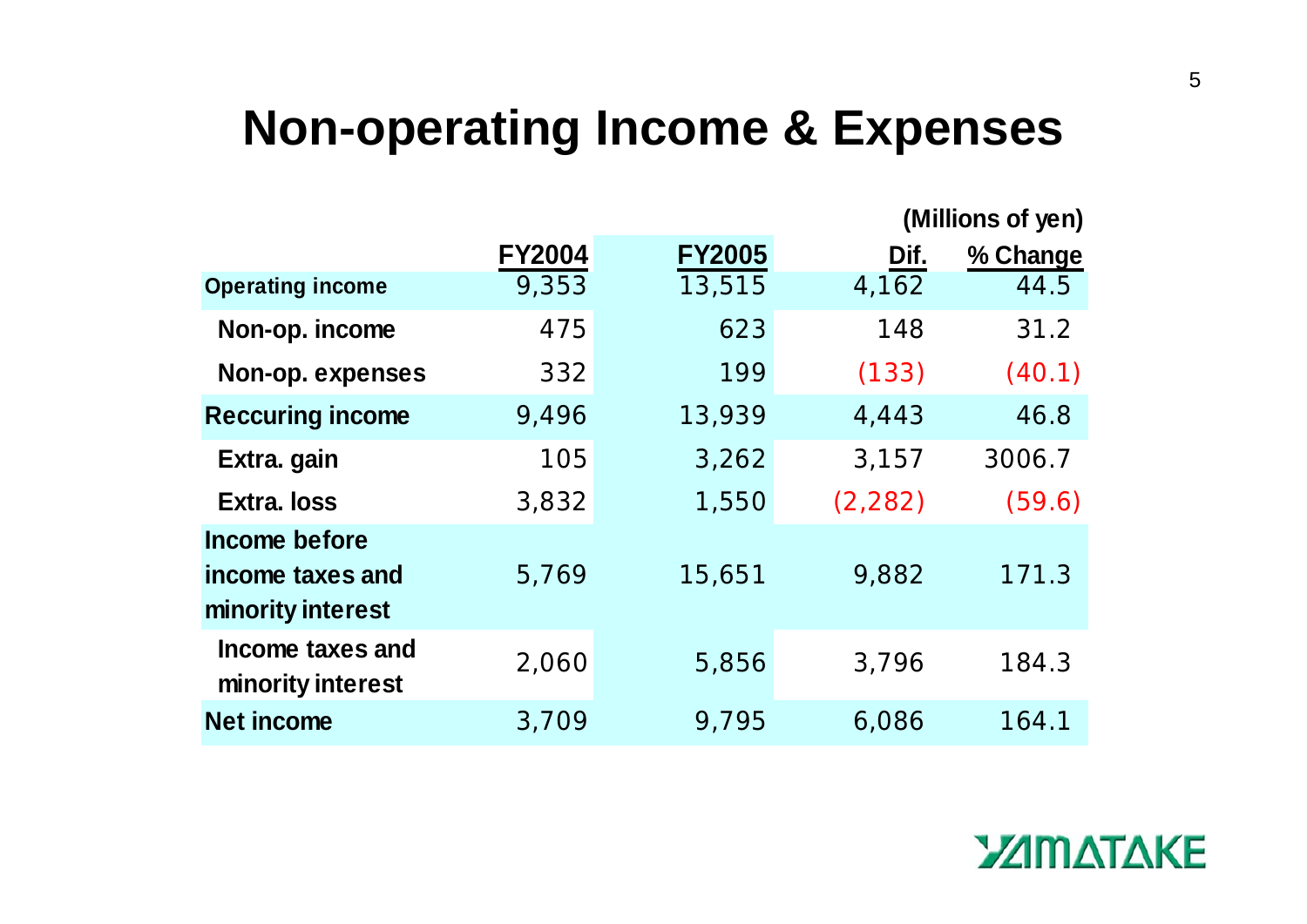#### **Sales and Income by Business Segments**

**(Millions of yen)**

|              |                  |        | <b>FY2004</b> |                |        | <b>FY2005</b>          |               | Comparison in year |                |
|--------------|------------------|--------|---------------|----------------|--------|------------------------|---------------|--------------------|----------------|
|              |                  | 1H     |               | 2H Total year  | 1H     |                        | 2H Total year |                    | $\frac{96}{6}$ |
| <b>BA</b>    | <b>Net sales</b> | 34,606 | 47,992        | 82,598         | 33,096 | 49,073                 | 82,169        | (429)              | (0.5)          |
|              | Op. income       | 420    | 5,117         | 5,536          | 560    | 5,902                  | 6,462         | 926                | 16.7           |
|              | $\frac{0}{0}$    | 1.2    | 10.7          | 6.7            | 1.7    | 12.0                   | 7.9           |                    |                |
| <b>AA</b>    | <b>Net sales</b> | 39,180 | 45,137        | 84,317         | 44,873 | 48,113                 | 92,986        | 8,670              | 10.3           |
|              | Op. income       | 1,705  | 3,019         | 4,724          | 3,769  | 3,715                  | 7,484         | 2,760              | 58.4           |
|              | $\frac{0}{0}$    | 4.4    | 6.7           | 5.6            | 8.4    | 7.7                    | 8.0           |                    |                |
| New &        | <b>Net sales</b> | 7,750  | 7,774         | 15,524         | 7,362  | 7,631                  | 14,993        | (531)              | (3.4)          |
| <b>Other</b> | Op. income       | (490)  | (444)         | (934)          | (328)  | (154)                  | (482)         | 452                |                |
|              | $\frac{0}{0}$    | (6.3)  | (5.7)         | (6.0)          | (4.5)  | (2.0)                  | (3.2)         |                    |                |
| Consoli.     | <b>Net sales</b> | 80,789 |               | 99,974 180,763 |        | 84,534 103,787 188,321 |               | 7,558              | 4.2            |
|              | Op. income       | 1,650  | 7,702         | 9,353          | 4,058  | 9,457                  | 13,515        | 4,162              | 44.5           |
|              | $\frac{0}{0}$    | 2.0    | 7.7           | 5.2            | 4.8    | 9.1                    | 7.2           |                    |                |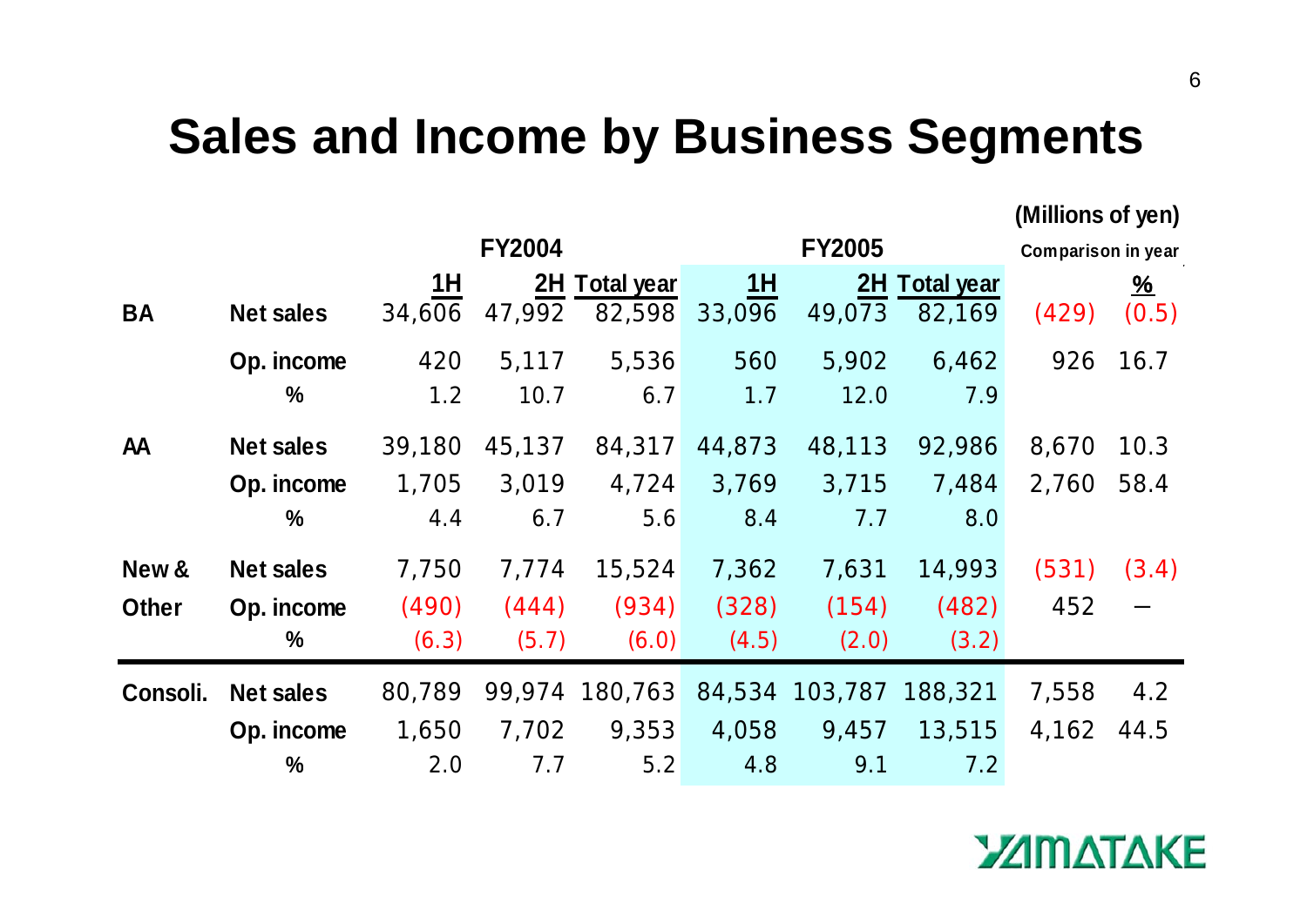# **Building Automation Business**

|                      | (Millions of yen) |               |       |          |  |
|----------------------|-------------------|---------------|-------|----------|--|
|                      | <b>FY2004</b>     | <b>FY2005</b> | Dif.  | % Change |  |
| <b>BA Net sales</b>  | 82,598            | 82,169        | (429) | (0.5)    |  |
| Op. income           | 5,536             | 6,462         | 926   | 16.7     |  |
| $\%$                 | 6.7               | 7.9           |       |          |  |
| <b>Orders</b>        |                   |               |       | 11.5     |  |
|                      | 77,138            | 85,980        | 8,842 |          |  |
| <b>Order backlog</b> | 25,422            | 29,234        | 3,812 | 15.0     |  |



- **4 New buildings:** Sales fell due to the decrease in orders backlog at the beginning of FY2005 reflecting market conditions, however, orders increased.
- **Existing buildings:** Although renewal orders fell slightly, sales in the ESCO business grew by 1.6 billion yen, resulting in a 1.3 billon yen increase overall.
- $\div$  Sales in the service and other businesses continued to be bullish.

#### **YAMATAKE**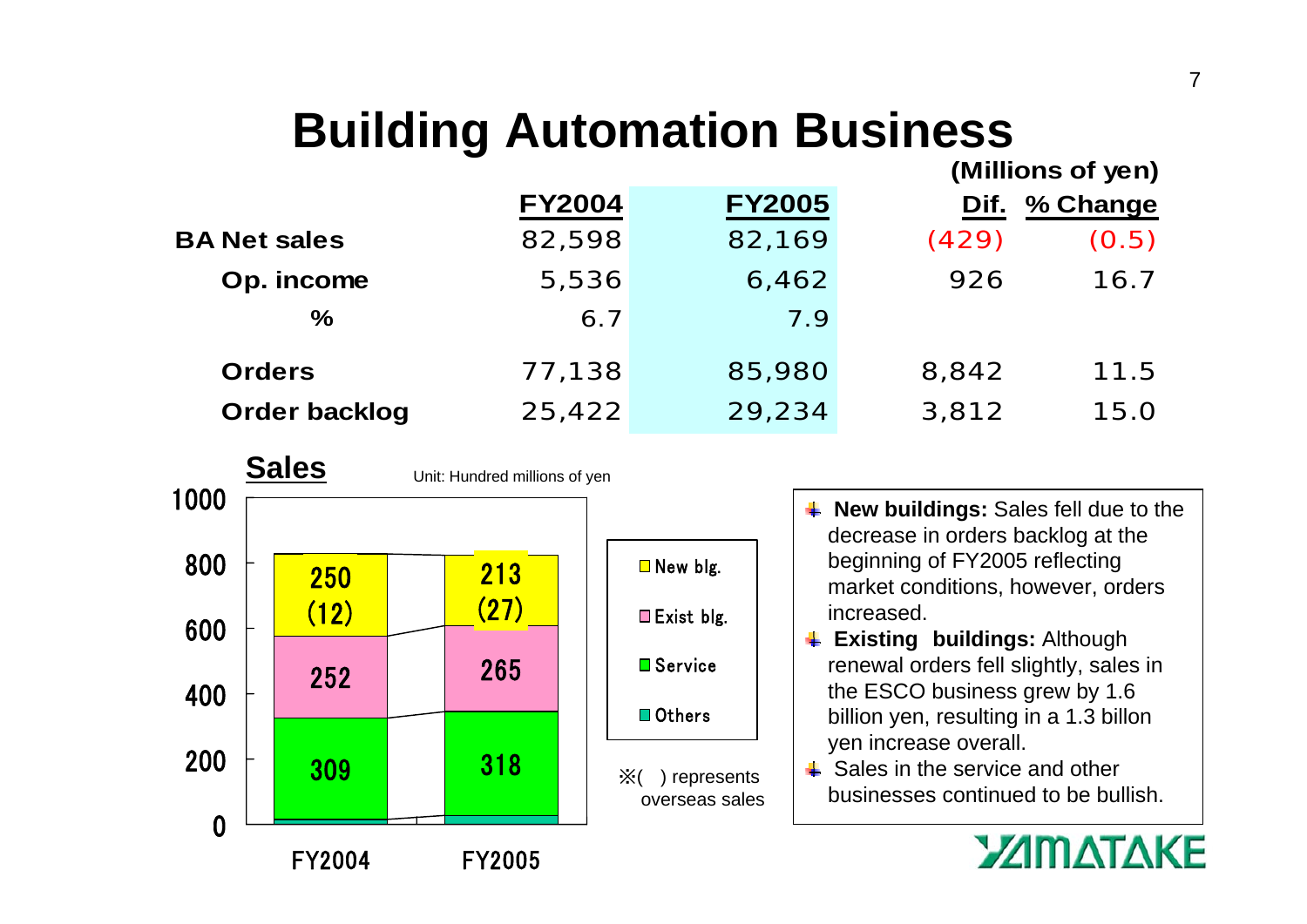# **Advanced Automation Business**

|                      | (Millions of yen) |               |       |          |  |
|----------------------|-------------------|---------------|-------|----------|--|
|                      | <b>FY2004</b>     | <b>FY2005</b> | Dif.  | % Change |  |
| <b>AA Net sales</b>  | 84,317            | 92,986        | 8,669 | 10.3     |  |
| Op. income           | 4,724             | 7,484         | 2,760 | 58.4     |  |
| $\%$                 | 5.6               | 8.0           |       |          |  |
| <b>Orders</b>        | 86,230            | 95,735        | 9,505 | 11.0     |  |
|                      |                   |               |       |          |  |
| <b>Order backlog</b> | 23,543            | 26,292        | 2,749 | 11.7     |  |



- $\downarrow$  Owing to robust capital investment in the domestic manufacturing industry overall, sales in the product business grew by 4.5 billion yen, and sales of solution services (SS) increased by 2.1 billion yen.  $\frac{1}{2}$  In overseas markets, in China and
- other regions of Asia, sales in the product business increased by 1.6 billion yen, and sales of SS grew by 0.5 billion yen.

#### **YAMATAKE**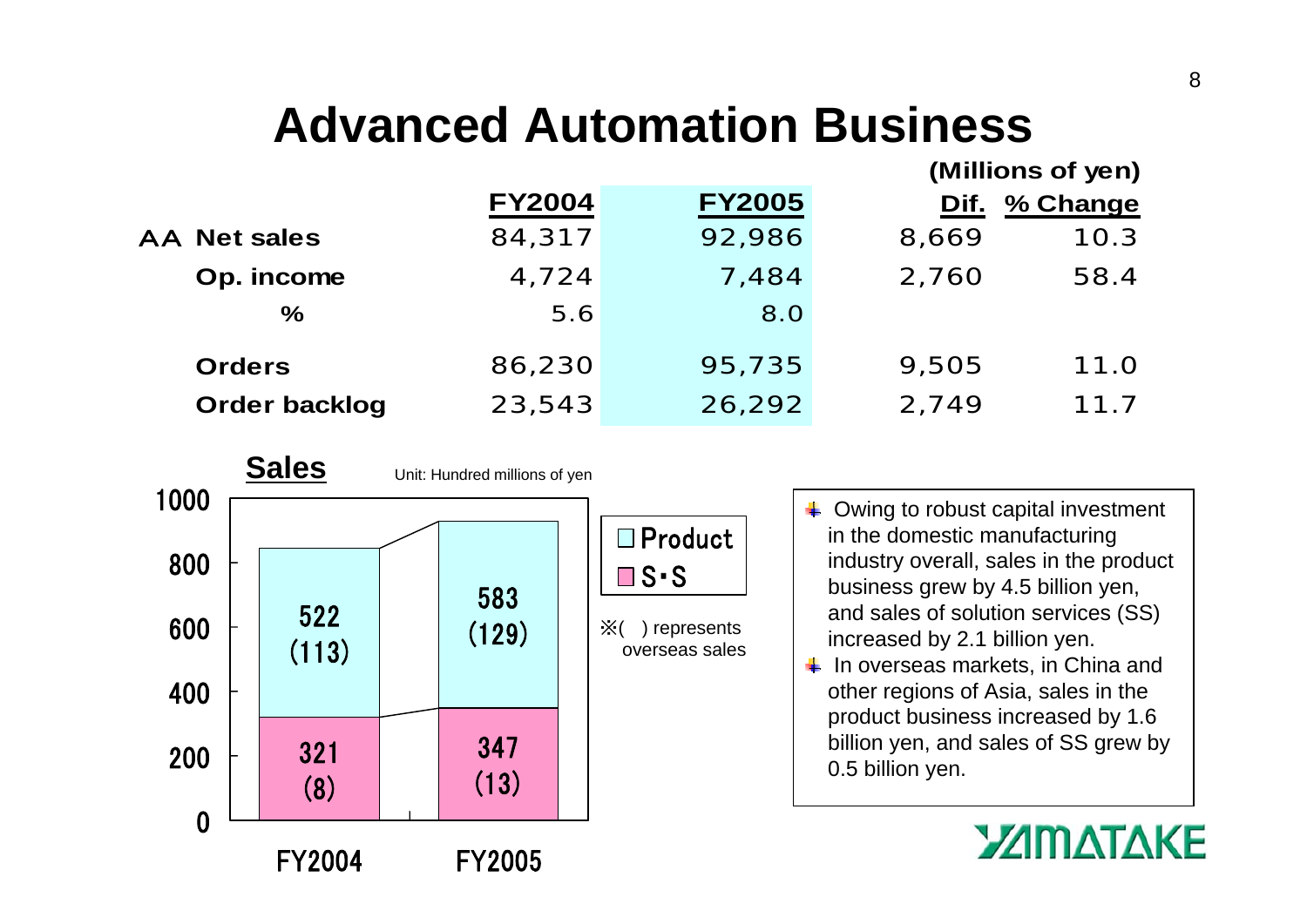#### **New & Other** B**usinesses**

|                      |               |               | (Millions of yen) |          |  |
|----------------------|---------------|---------------|-------------------|----------|--|
|                      | <b>FY2004</b> | <b>FY2005</b> | Dif.              | % Change |  |
| <b>Net sales</b>     | 15,524        | 14,993        | (531)             | (3.4)    |  |
| Op. income           | (934)         | (482)         | 452               |          |  |
| $\%$                 | (6.0)         | (3.2)         |                   |          |  |
| <b>Orders</b>        | 15,195        | 15,366        | 171               | 1.1      |  |
| <b>Order backlog</b> | 1,392         | 1,765         | 373               | 26.8     |  |
|                      |               |               |                   |          |  |





- **↓ Sales grew in Life** Automation's life care field.**↓ Sales of inspection and** 
	- measurement equipment and industrial equipment fell.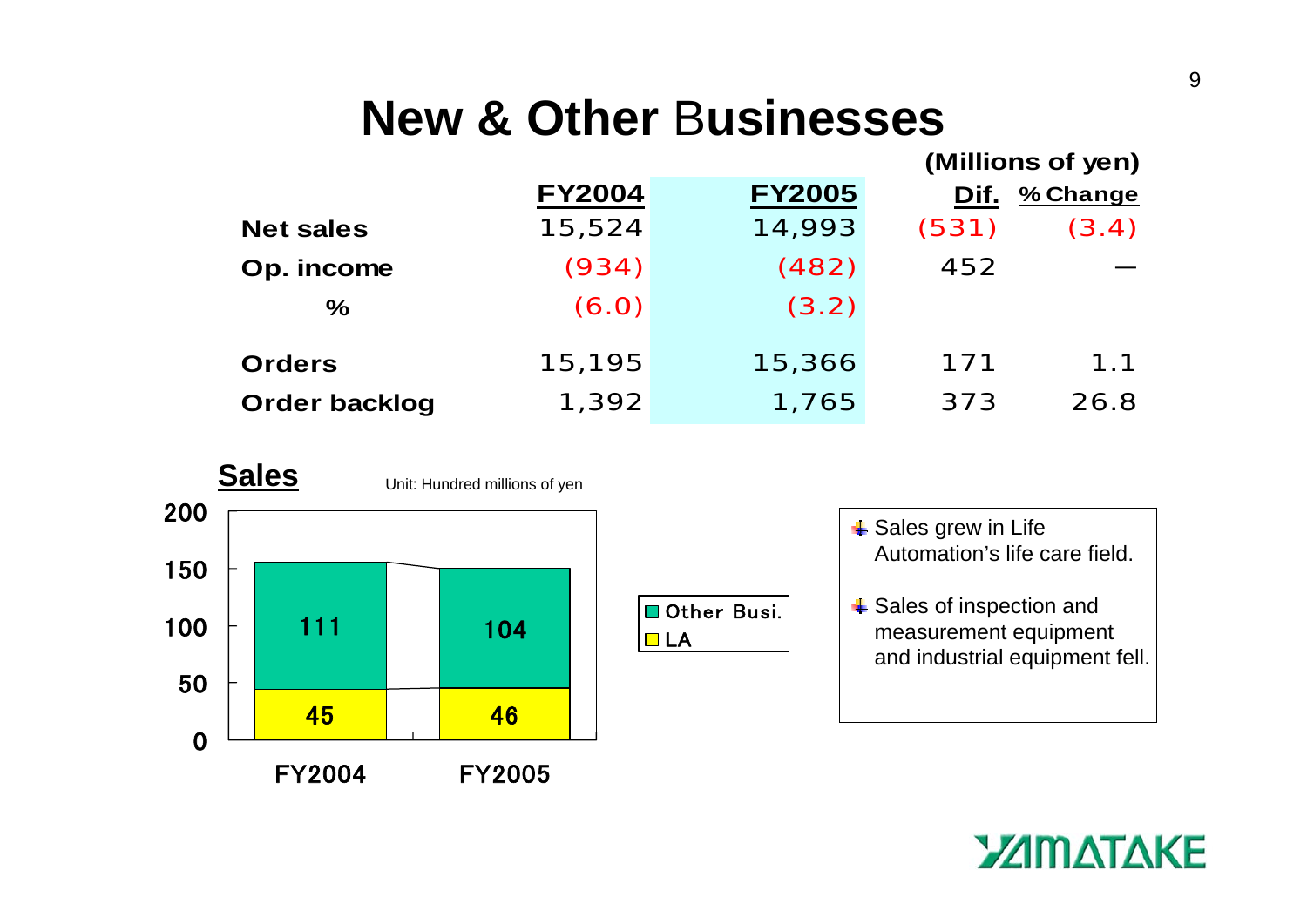#### **Overseas Sales**



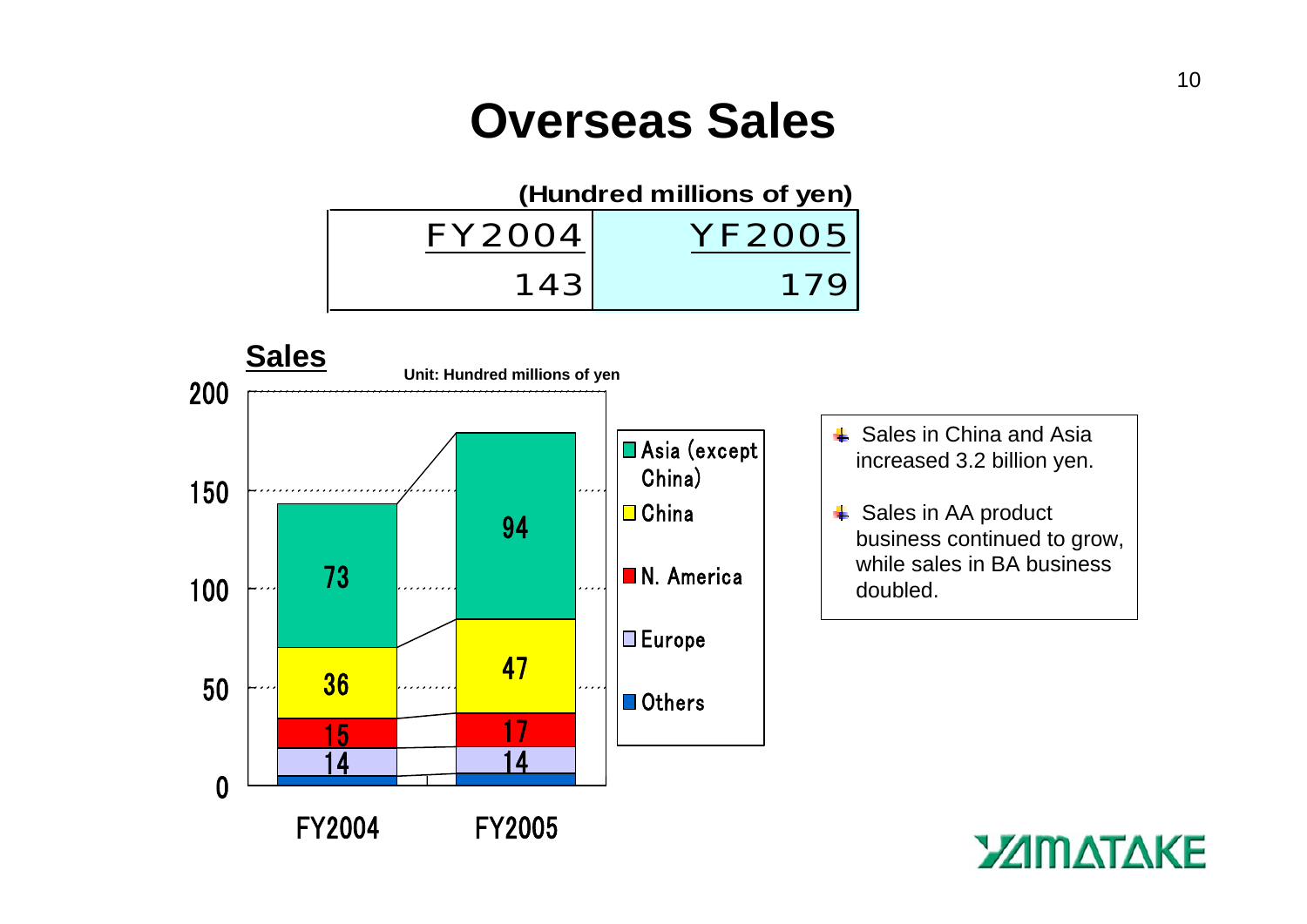# **Balance Sheets**

|                                                           | A              | B              |                |                   | (Millions of yen) |
|-----------------------------------------------------------|----------------|----------------|----------------|-------------------|-------------------|
|                                                           | FY2004(2005/3) | FY2005(2006/3) | FY2005(2006/3) |                   |                   |
|                                                           |                |                | Consolidated   |                   |                   |
|                                                           |                |                | Kimmon         | <u>(B-A) Dif.</u> | % Change          |
| Cash                                                      | 38,319         | 26,079         | 28,381         | (12, 240)         | (31.9)            |
| <b>Accounts</b>                                           |                |                |                |                   |                   |
| receivable                                                | 66,577         | 73,404         | 79,509         | 6,827             | 10.3              |
| <b>Inventories</b>                                        | 16,455         | 17,137         | 21,248         | 682               | 4.1               |
| Net P.P.E.                                                | 15,075         | 18,468         | 31,024         | 3,393             | 22.5              |
| Investment                                                |                |                |                |                   |                   |
| securities                                                | 14,475         | 29,776         | 23,576         | 15,302            | 105.7             |
| <b>Others</b>                                             | 21,685         | 23,704         | 34,146         | 2,018             | 9.3               |
| <b>Total Assets</b>                                       | 172,586        | 188,568        | 217,882        | 15,982            | 9.3               |
| <b>Accounts pay.</b><br>-trade                            | 30,595         | 33,600         | 38,689         | 3,005             | 9.8               |
| <b>S.T. borrowings</b><br>and L.T. debt                   | 5,830          | 4,870          | 21,870         | (960)             | (16.5)            |
| <b>Liability for</b><br>employees'<br>retirement benefits | 11,493         | 11,777         | 16,270         | 284               | 2.5               |
| <b>Others</b>                                             | 24,309         | 26,780         | 29,513         | 2,471             | 10.2              |
| <b>Total liabilities</b>                                  | 72,227         | 77,027         | 106,341        | 4,800             | 6.6               |
| <b>Minority interest</b>                                  | 510            | 682            | 682            | 172               | 33.7              |
| <b>Shareholders' equity</b>                               | 99,848         | 110,859        | 110,859        | 11,011            | 11.0              |

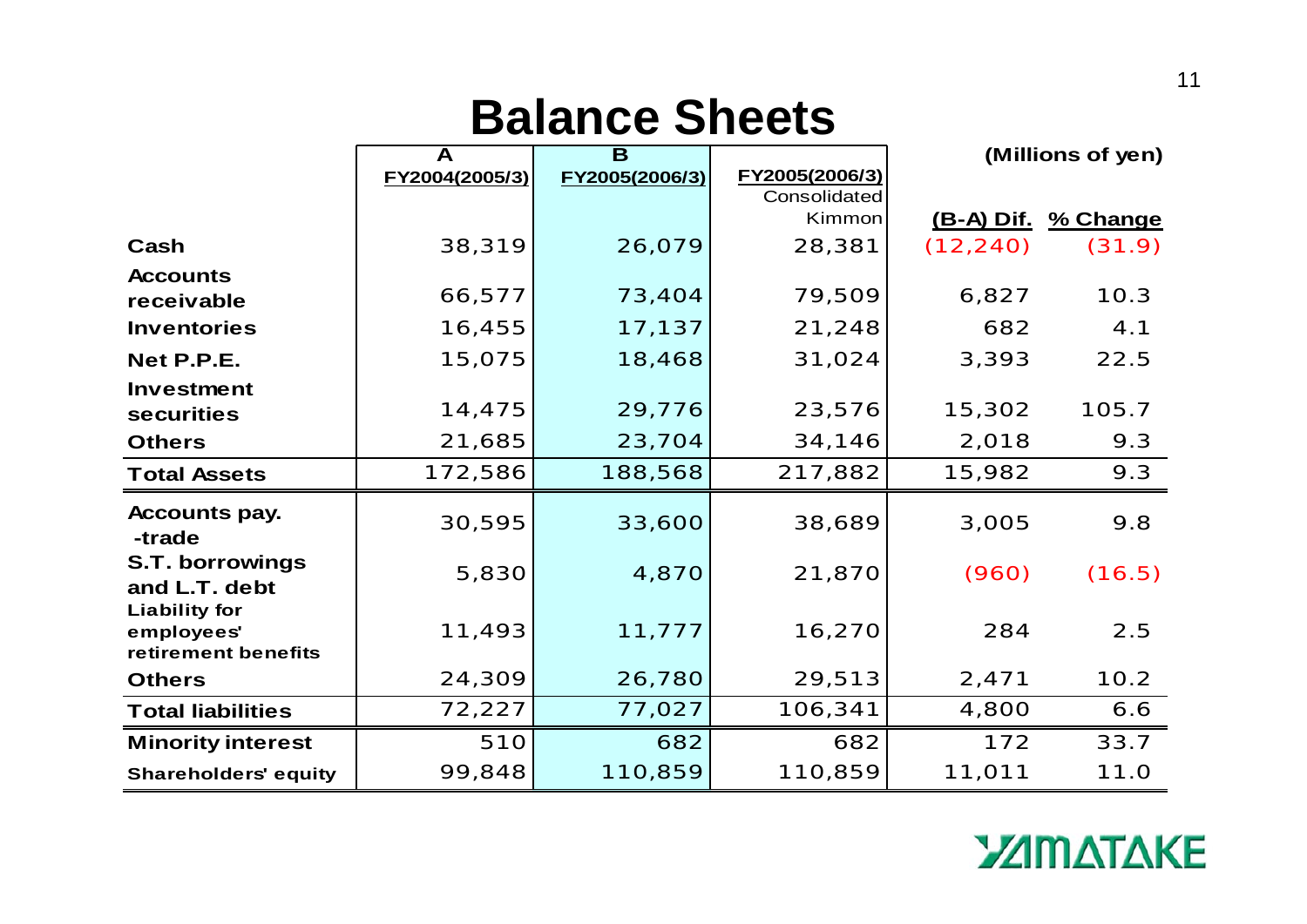### **Summary of Cash Flows**

FCF ■**Operating CF** ■ **Investing CF** ■**Financing CF**

**Unit: Hundred millions of yen**

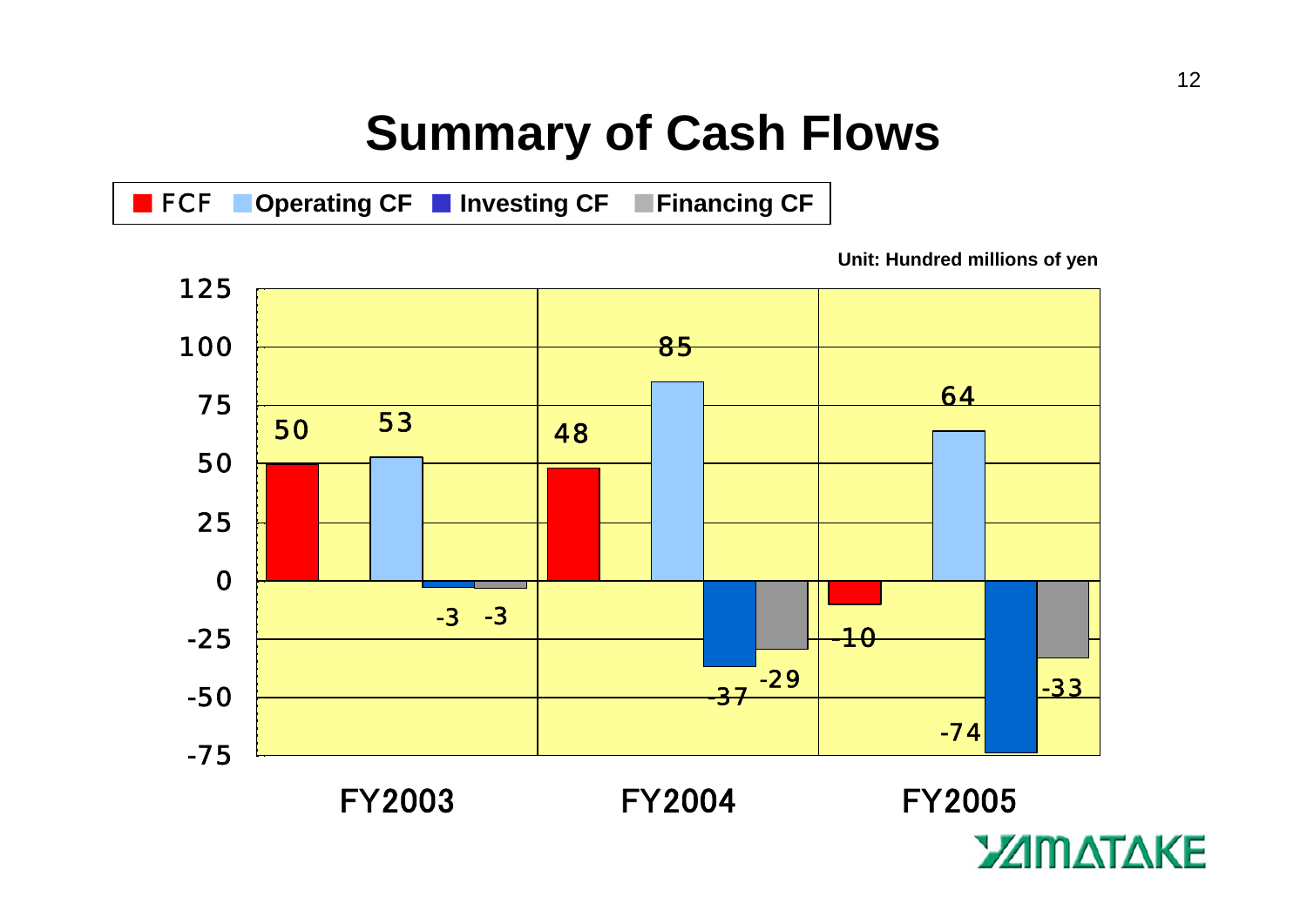# **YZIMATAKE**

#### **Operating Plan for Fiscal Year 2006 Ending March 31, 2007**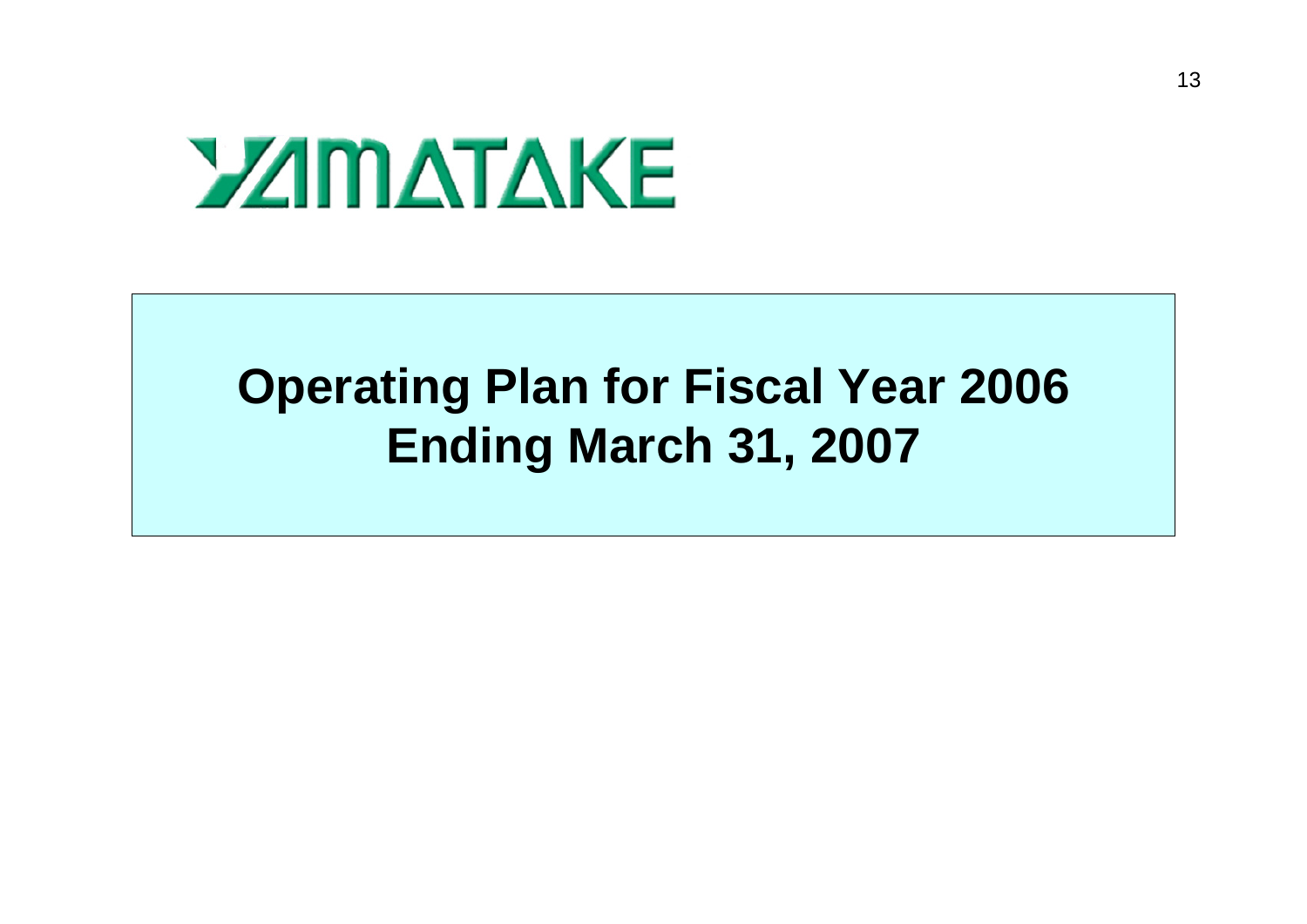# **Operating Plan for FY2006**

|                                   |               |         |               |                           | (Millions of yen) |          |
|-----------------------------------|---------------|---------|---------------|---------------------------|-------------------|----------|
|                                   | <b>FY2005</b> |         | <b>FY2006</b> | <b>Comparison in year</b> |                   |          |
|                                   | Act.          | 1H est. | 2H est.       | <b>Total year</b>         | Dif.              | <u>%</u> |
| <b>Net sales</b>                  | 188,321       | 104,500 | 125,500       | 230,000                   | 41,679            | 22.1     |
| Op. income                        | 13,515        | 5,000   | 11,000        | 16,000                    | 2,485             | 18.4     |
| $\frac{0}{0}$<br><b>Recurring</b> | 7.2           | 4.8     | 8.8           | 7.0                       |                   |          |
| income                            | 13,939        | 4,800   | 10,700        | 15,500                    | 1,561             | 11.2     |
| Net income                        | 9,795         | 2,200   | 6,800         | 9,000                     | (795)             | (8.1)    |
| <b>Total assets</b>               | 217,882       |         |               | 224,000                   | 6,118             | 2.8      |
| <b>Shareholders'</b><br>equity    | 110,859       |         |               | 116,000                   | 5,141             | 4.6      |
| <b>ROE</b>                        | 9.3           |         |               | 7.9                       |                   |          |

#### **Key points of the forecasts for fiscal year 2006**

- ¾ Net sales are forecasted to rise 41.7 billion yen due to increased sales of BA and AA businesses as well as the effect of the newly consolidated Kimmon Manufacturing Co., Ltd.
- ¾ Despite higher expenses, operating income is forecasted to rise 2.5 billion yen owing to increased sales and improvement in the cost of sales and other factors.
- ¾ BA business: sales and profits are forecasted to increase due to continued brisk performance in the factory HVAC market, as well as increased sales in the market for new buildings and cost reduction.
- ¾ AA business: Sales and profits are forecasted to increase with continued growth of the products business in both domestic and overseas markets, and an improvement in the cost of sales.

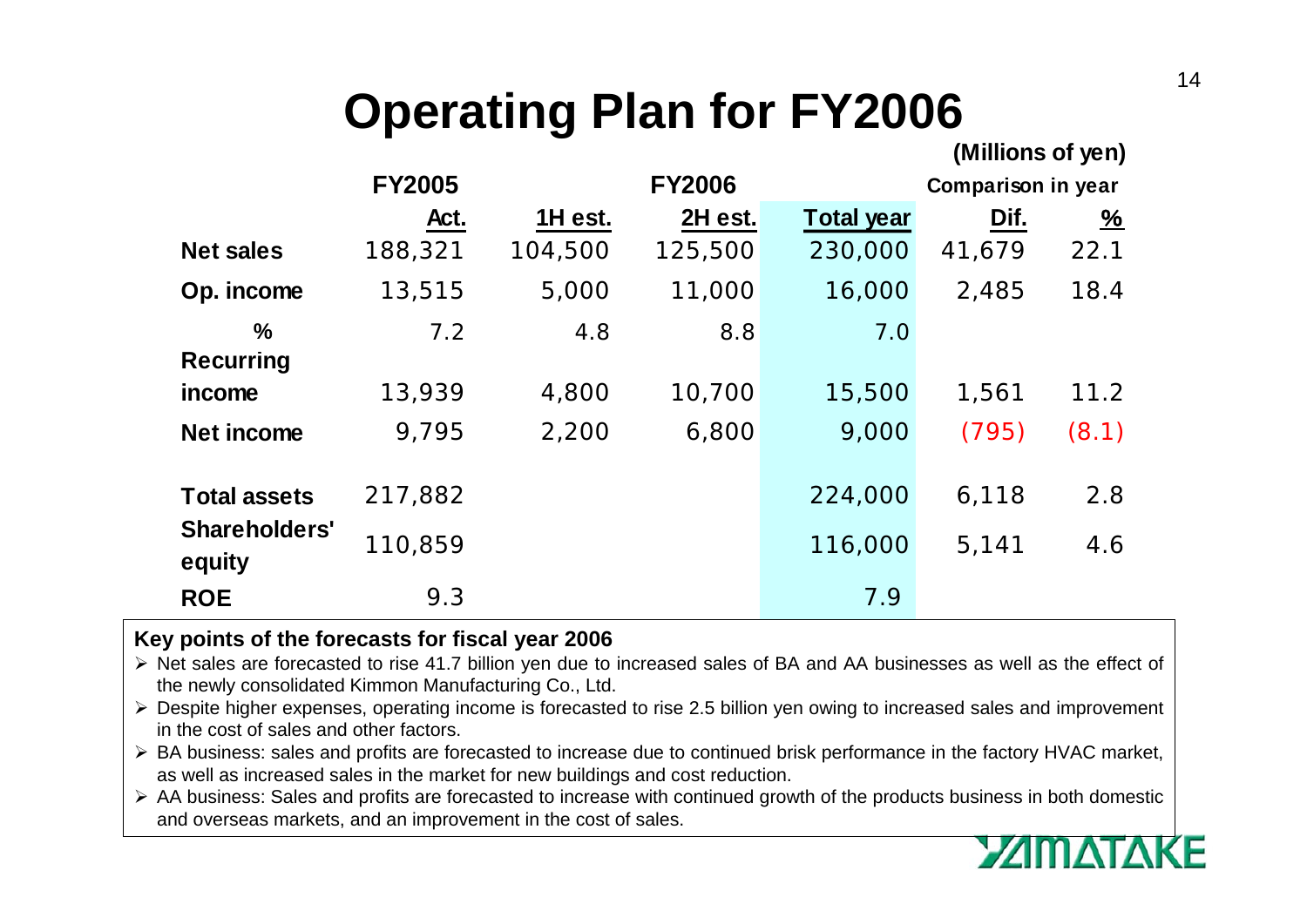## **Forecasts of Operating Income**



**FY2005 Actual FY2006 Estimate**

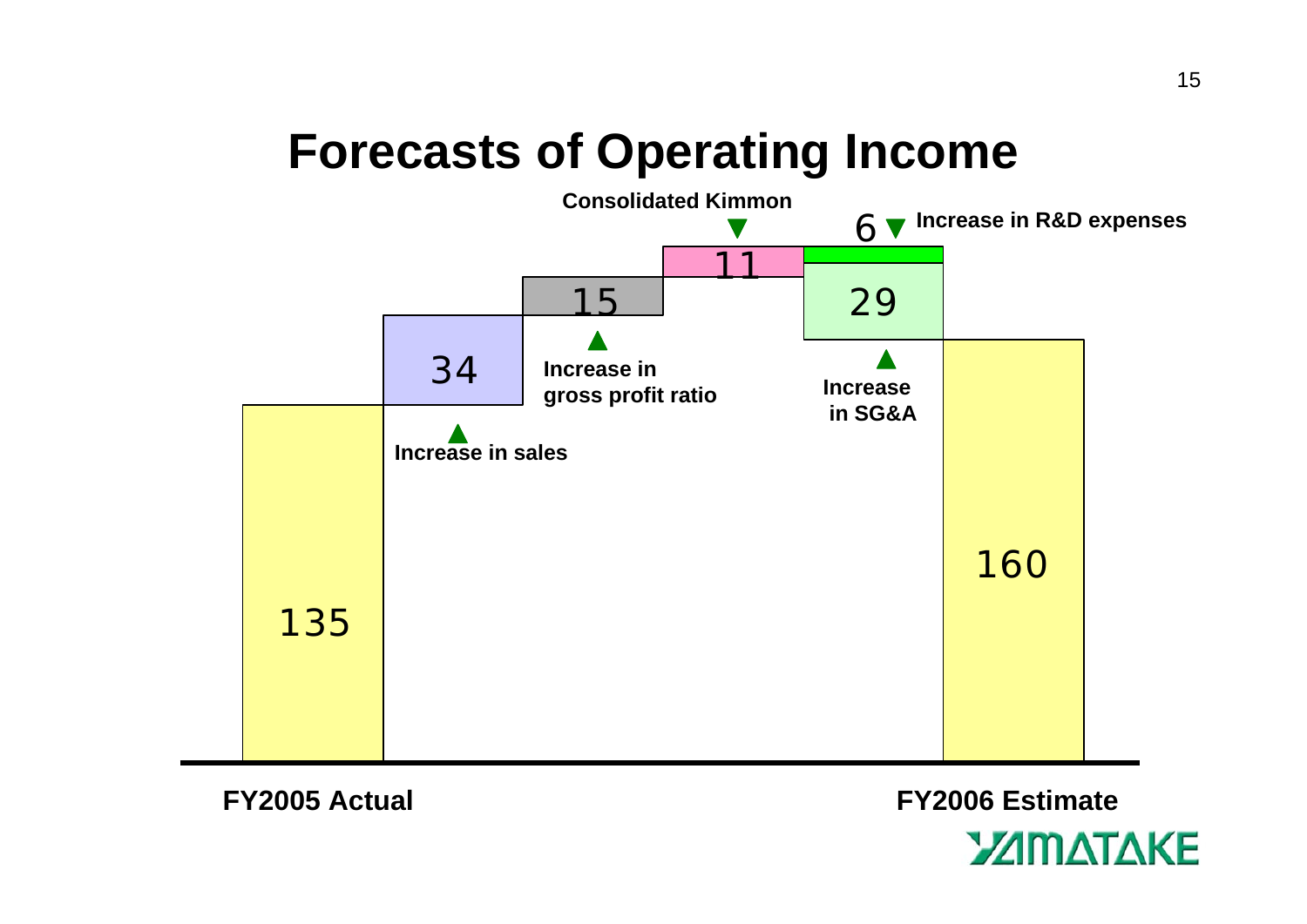## **Estimate for Non-operating Income & Expenses**

|                                                        |               |               |          | וויטן וט טווטוווווון |
|--------------------------------------------------------|---------------|---------------|----------|----------------------|
|                                                        | <b>FY2005</b> | <b>FY2006</b> | Dif.     | % Change             |
| <b>Operating income</b>                                | 13,515        | 16,000        | 2,485    | 18.4                 |
| Non-op. income                                         | 624           | 200           | (424)    | (67.9)               |
| Non-op. expense                                        | 200           | 700           | 500      | 250.7                |
| <b>Reccuring income</b>                                | 13,939        | 15,500        | 1,561    | 11.2                 |
| Extra. gain                                            | 3,262         | $\mathbf 0$   | (3, 262) | (100.0)              |
| <b>Extra. loss</b>                                     | 1,551         | 1,200         | (351)    | (22.6)               |
| Income before<br>income taxes and<br>minority interest | 15,650        | 14,300        | (1, 350) | (8.6)                |
| Income taxes and<br>minority interest                  | 5,855         | 5,300         | (555)    | (9.5)                |
| <b>Net income</b>                                      | 9,795         | 9,000         | (795)    | (8.1)                |

#### **YAMATA KE**

**(Millions of yen)**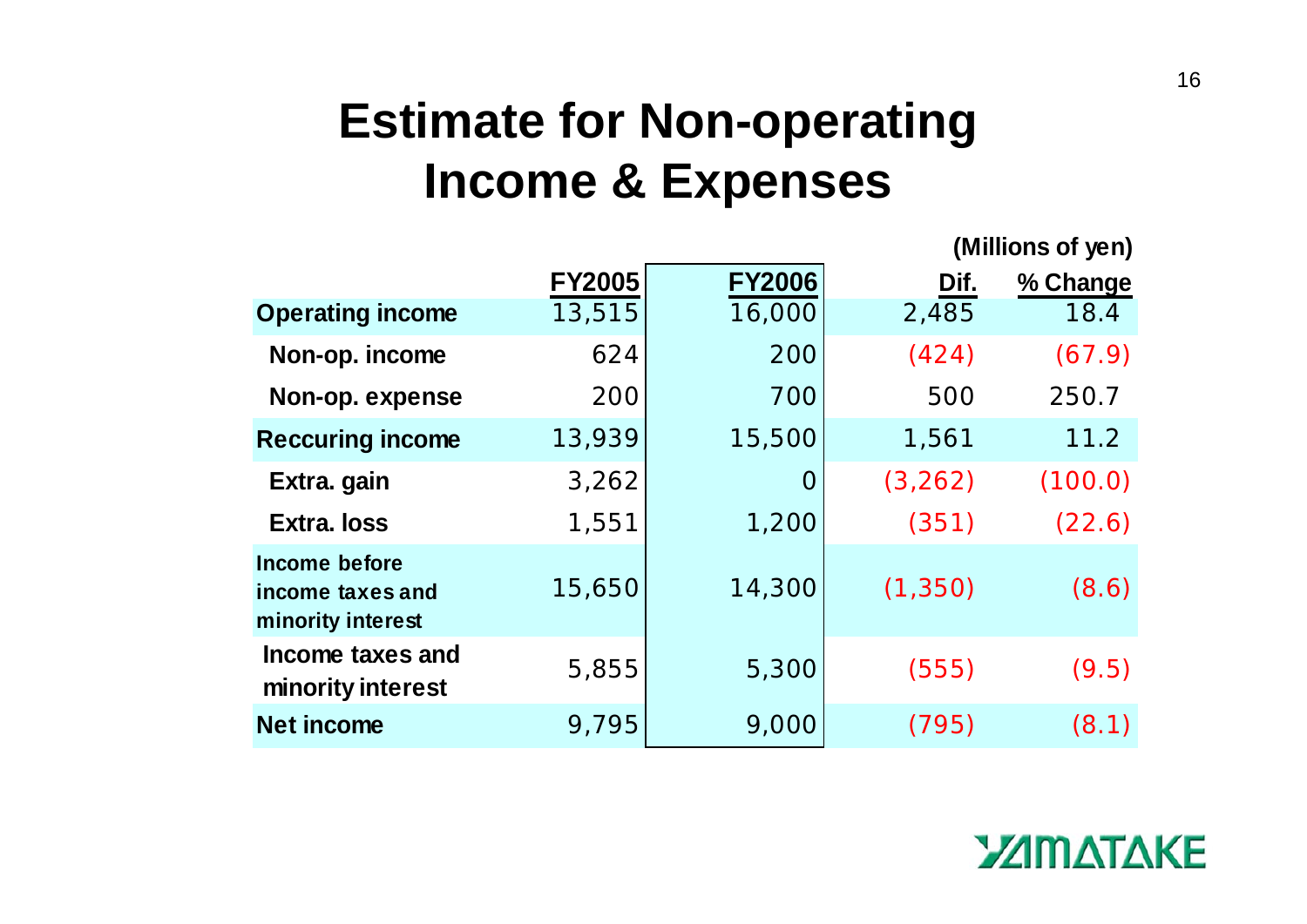# **Forecasts by Segments (Millions of yen)**

|              |                    | <b>FY2005</b> |         | <b>FY2006</b> |            | <b>Comparison in year</b> |          |
|--------------|--------------------|---------------|---------|---------------|------------|---------------------------|----------|
|              |                    | Act.          | 1H est. | 2H est.       | Total year | Dif.                      | % Change |
| <b>BA</b>    | <b>Net sales</b>   | 82,169        | 35,500  | 50,500        | 86,000     | 3,831                     | 4.7      |
|              | Op. income         | 6,462         | 800     | 6,100         | 6,900      | 438                       | 6.8      |
|              | $\frac{0}{0}$      | 7.9           | 2.3     | 12.1          | 8.0        |                           |          |
| <b>AA</b>    | <b>Net sales</b>   | 92,986        | 45,500  | 51,500        | 97,000     | 4,014                     | 4.3      |
|              | Op. income         | 7,484         | 3,700   | 4,300         | 8,000      | 516                       | 6.9      |
|              | $\frac{0}{0}$      | 8.0           | 8.1     | 8.3           | 8.2        |                           |          |
| LA           | <b>Net sales</b>   | 4,554         | 19,000  | 19,000        | 38,000     | 33,446                    | 734.4    |
|              | Op. income         | (693)         | 400     | 400           | 800        | 1,493                     |          |
|              | $\frac{0}{0}$      | (15.2)        | 2.1     | 2.1           | 2.1        |                           |          |
| <b>Other</b> | <b>Net sales</b>   | 10,439        | 5,600   | 5,900         | 11,500     | 1,061                     | 10.2     |
|              | Op. income         | 211           | 100     | 200           | 300        | 89                        | 42.2     |
|              | $\frac{0}{0}$      | 2.0           | 1.8     | 3.4           | 2.6        |                           |          |
|              | Consoli. Net sales | 188,321       | 104,500 | 125,500       | 230,000    | 41,679                    | 22.1     |
|              | Op. income         | 13,515        | 5,000   | 11,000        | 16,000     | 2,485                     | 18.4     |
|              | $\frac{0}{0}$      | 7.2           | 4.8     | 8.8           | 7.0        |                           |          |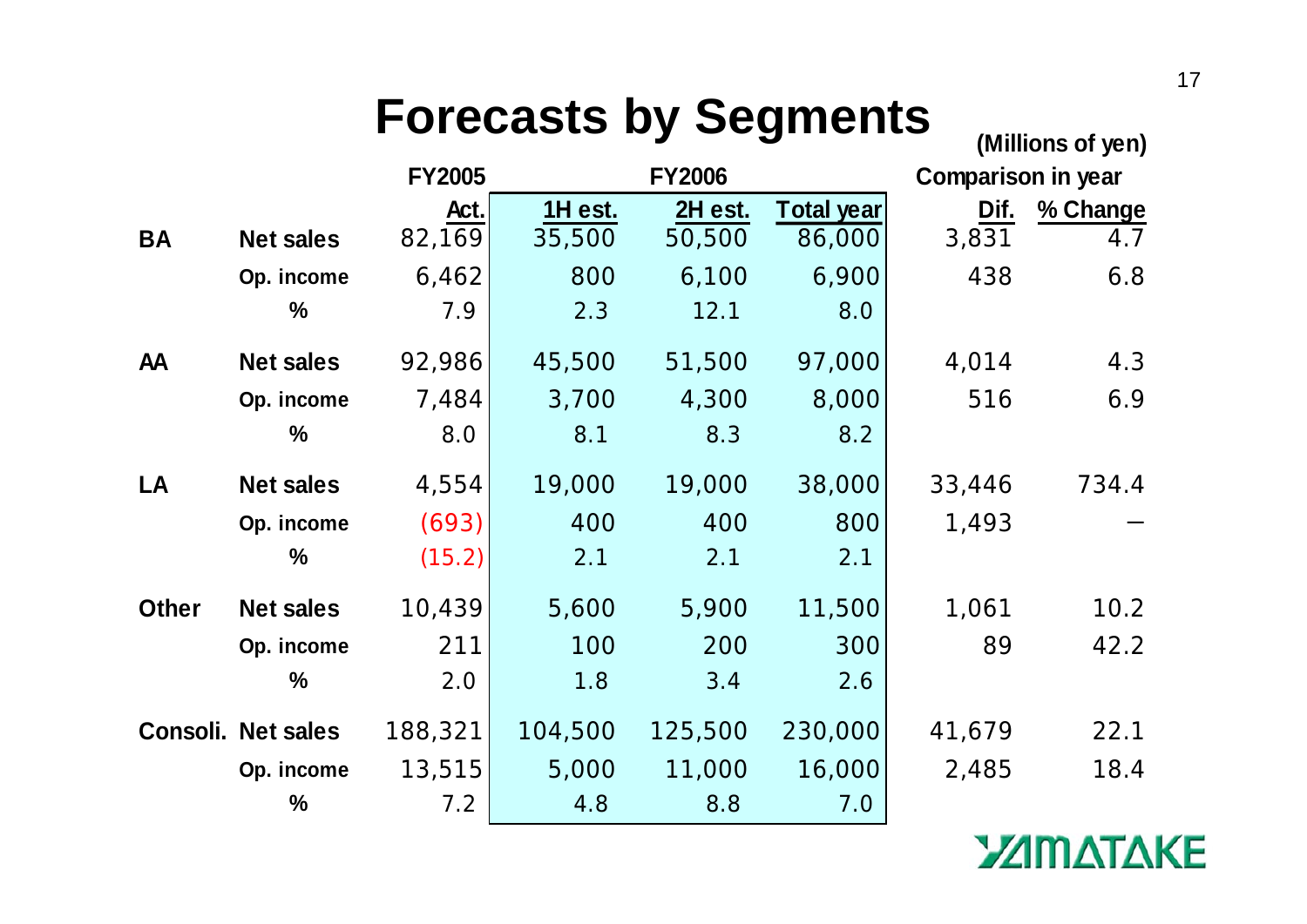# **YZIMATAKE**

#### **Reference Data**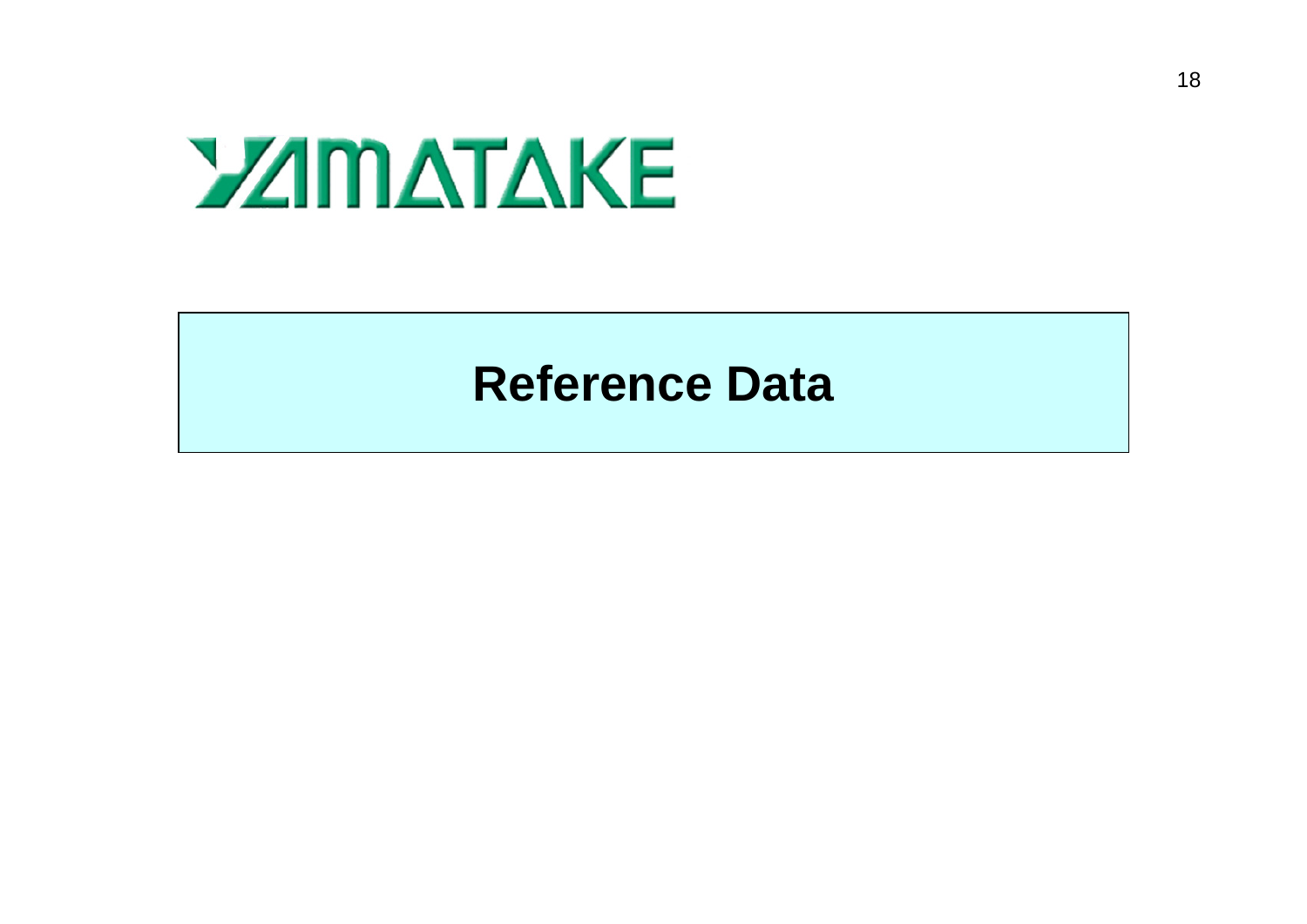#### **Order & Backlog**

**(Millions of yen)**

|                | <b>FY2004</b> | <b>FY2005</b> |          |               | <b>FY2006</b> |
|----------------|---------------|---------------|----------|---------------|---------------|
|                | Act.          | Act.          | Dif.     | $\frac{9}{6}$ | Est.          |
| <b>BA</b>      |               |               |          |               |               |
| Order          | 77,138        | 85,980        | 8,842    | 11.5          | 90,000        |
| <b>Backlog</b> | 25,422        | 29,234        | 3,812    | 15.0          | 33,234        |
| <b>AA</b>      |               |               |          |               |               |
| Order          | 86,230        | 95,735        | 9,505    | 11.0          | 99,000        |
| <b>Backlog</b> | 23,543        | 26,292        | 2,749    | 11.7          | 28,292        |
| <b>LA</b>      |               |               |          |               |               |
| Order          |               | 4,909         | 4,909    |               | 38,500        |
| <b>Backlog</b> |               | 851           | 851      |               | 1,351         |
| <b>Other</b>   |               |               |          |               |               |
| <b>Order</b>   | 15,195        | 10,457        | (4, 738) | (31.2)        | 12,000        |
| <b>Backlog</b> | 1,392         | 914           | (478)    | (34.3)        | 1,414         |
| Consoli.       |               |               |          |               |               |
| <b>Order</b>   | 176,707       | 195,295       | 18,588   | 10.5          | 237,000       |
| <b>Backlog</b> | 50,000        | 56,965        | 6,965    | 13.9          | 63,965        |